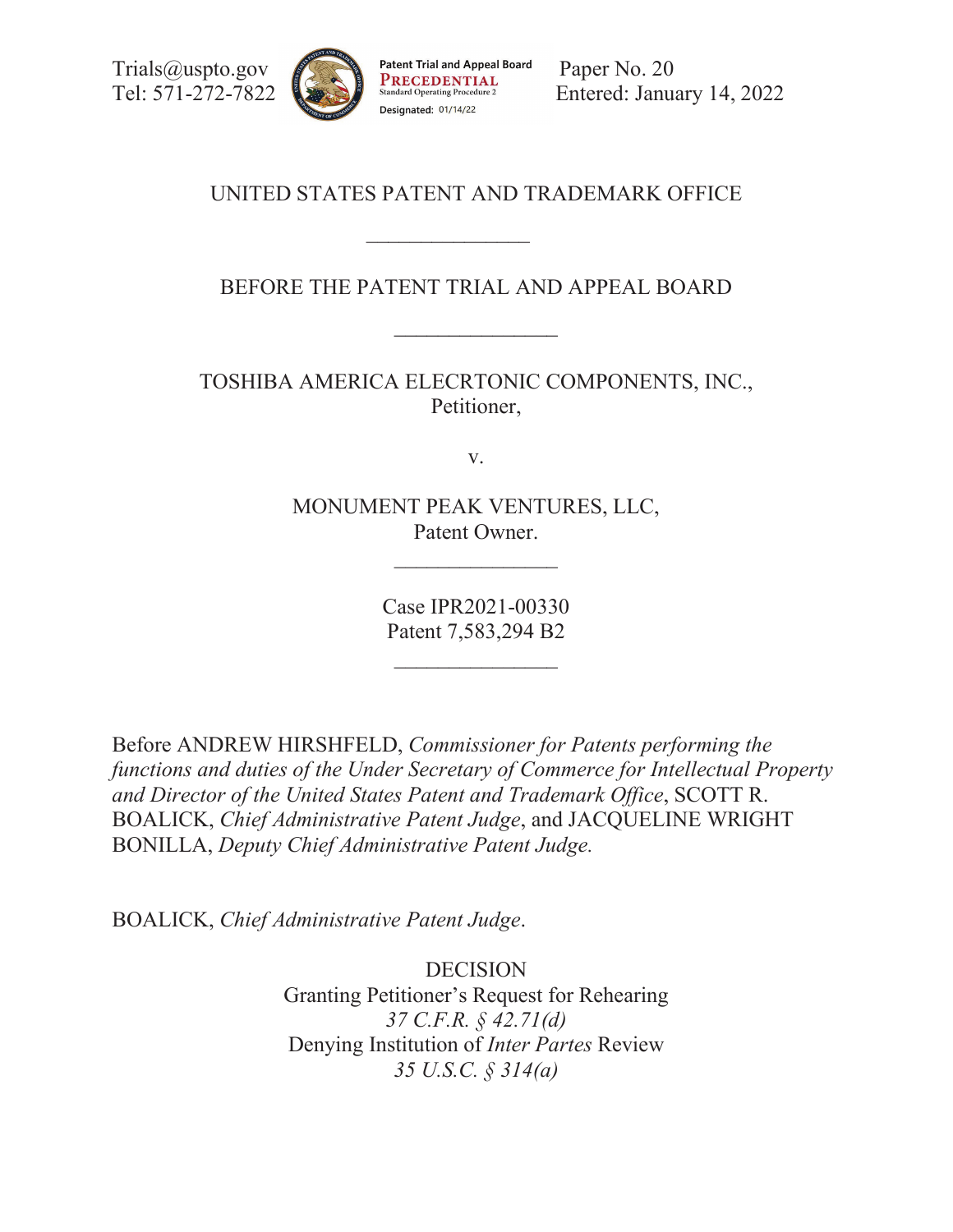$\overline{a}$ 

### I. INTRODUCTION

 Petition requesting an *inter partes* review of claims 1, 5, 10, 11, and 19 ("the challenged claims") of U.S. Patent No. 7,583,294 B2 (Ex. 1001, "the '294 December 21, 2020. Paper 4, 1. After receiving authorization, Petitioner filed a Motion to Correct Filing Date, requesting to change the filing date to December 16, 2020, in order to avoid a 35 U.S.C.  $\S$  315(b) time bar.<sup>1</sup> the Petition filing fee via a wire transfer on December 16, 2020. Mot.  $4-9$ . Toshiba America Electronic Components, Inc. ("Petitioner") filed a patent"). Paper 1 ("Pet."). The Petition was accorded the filing date of Paper 5 ("Mot."), 1, 15. According to Petitioner, the Petition complied with all statutory and regulatory requirements in 35 U.S.C.  $\S 312(a)(1)$  and 37 C.F.R. § 42.106(a) on December 16, 2020, in part because Petitioner paid

 fee payment before December 18, 2020, pursuant to 37 C.F.R. § 42.103(b). Paper 6 ("Opp."). Petitioner filed a Reply to the Opposition. Paper 7 Monument Peak Ventures, LLC ("Patent Owner") filed an Opposition to Petitioner's Motion to Correct Filing Date, arguing that Petitioner failed to show that the U.S. Patent and Trademark Office ("USPTO") received the ("Reply"). Subsequently, Patent Owner filed a Preliminary Response to the Petition, arguing that the Petition was time-barred under  $\S 315(b)$ , based on the Petition's accorded filing date of December 21, 2020. Paper 8 ("Prelim. Resp.").

 Motion to Correct Filing Date and denied institution of an *inter partes*  On June 25, 2021, the Board, in a split decision, denied Petitioner's

the '294 patent on December 17, 2019. Ex. 2001.<br>2 <sup>1</sup> Patent Owner served Petitioner with a complaint alleging infringement of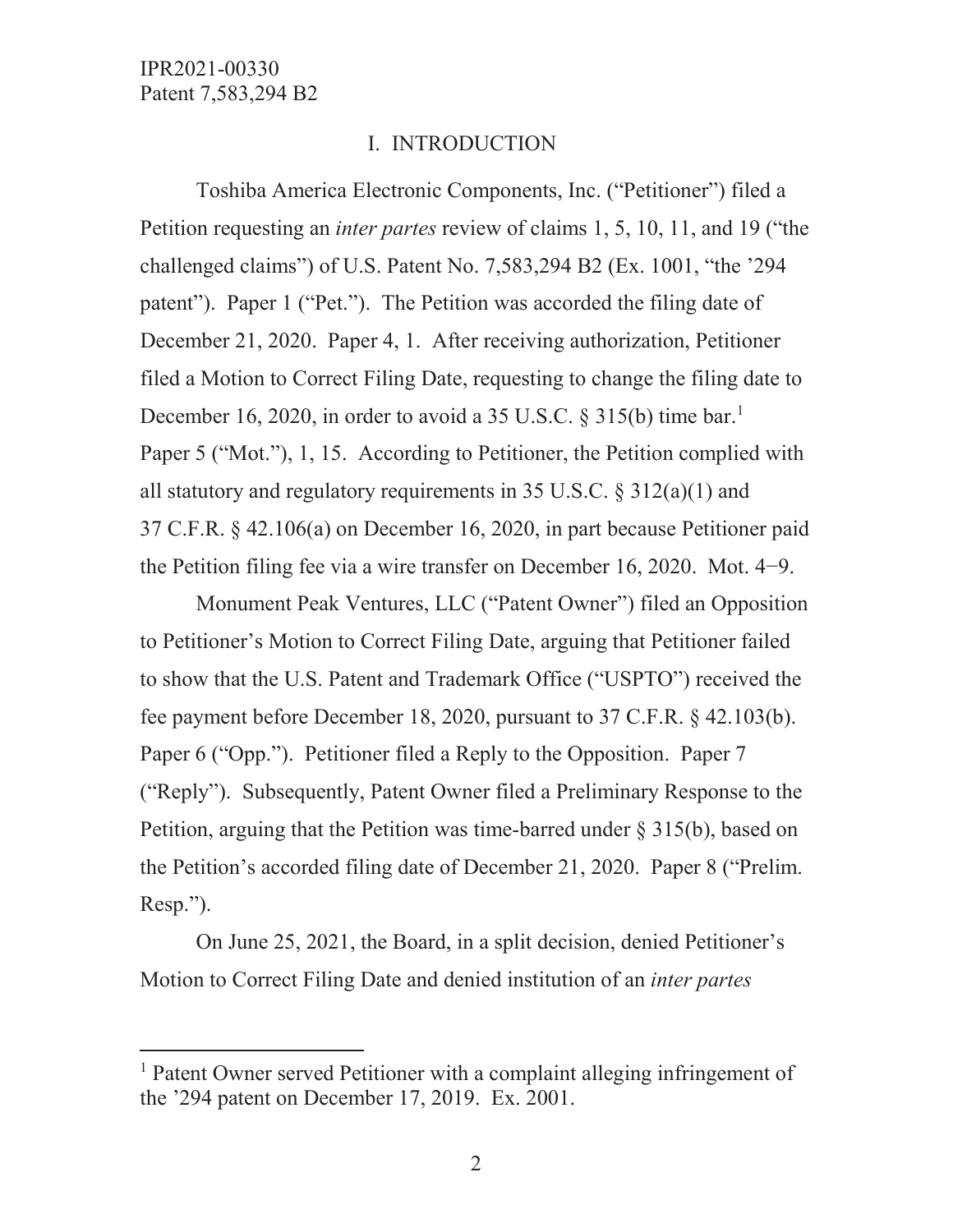C.F.R. §§ 42.5(b), 42.5(c)(3). *Id.* at 22–27. review. Paper 9 ("Decision" or "Dec."). In so doing, the Board panel majority ("majority") rejected Petitioner's argument that Petitioner complied with the pertinent statutory and regulatory provisions regarding the filing fee before its statutory deadline under  $\S 315(b)$ . Dec. 6–14. The dissent would have found that the pertinent provisions were satisfied or, alternatively, would have found good cause to waive the applicable regulations under 37

On July 23, 2021, Petitioner requested rehearing and Precedential Opinion Panel ("POP") review of the Decision. Paper 10; Ex. 3003. The POP ordered review on September 24, 2021, to address the following issue ("the POP issue"):

 $\S$  42.103(a)? Does Fedwire confirmation of payment constitute sufficient evidence of payment under 35 U.S.C. § 312(a) and 37 C.F.R.

§ 42.103(a)? Paper 13, 2 (citing Standard Operating Procedure 22 , 2, 3–7).

response. Paper 16 ("Pet. Resp."); Paper 17 ("PO Resp.").<br>II. BACKGROUND Petitioner and Patent Owner each filed a brief addressing the POP issue. Paper 14 ("Pet Br."); Paper 15 ("PO Br."). Each party also filed a

*A. Relevant Facts* 

 $\overline{a}$ 

On December 17, 2019, Patent Owner served Petitioner with a district court complaint alleging infringement of the '294 patent.<sup>3</sup> Ex. 2001.

<sup>&</sup>lt;sup>2</sup> Available at <https://go.usa.gov/xPMqx>.

<sup>&</sup>lt;sup>3</sup> On August 12, 2020, the U.S. District Court for the Central District of California issued a decision finding the '294 patent invalid under 35 U.S.C.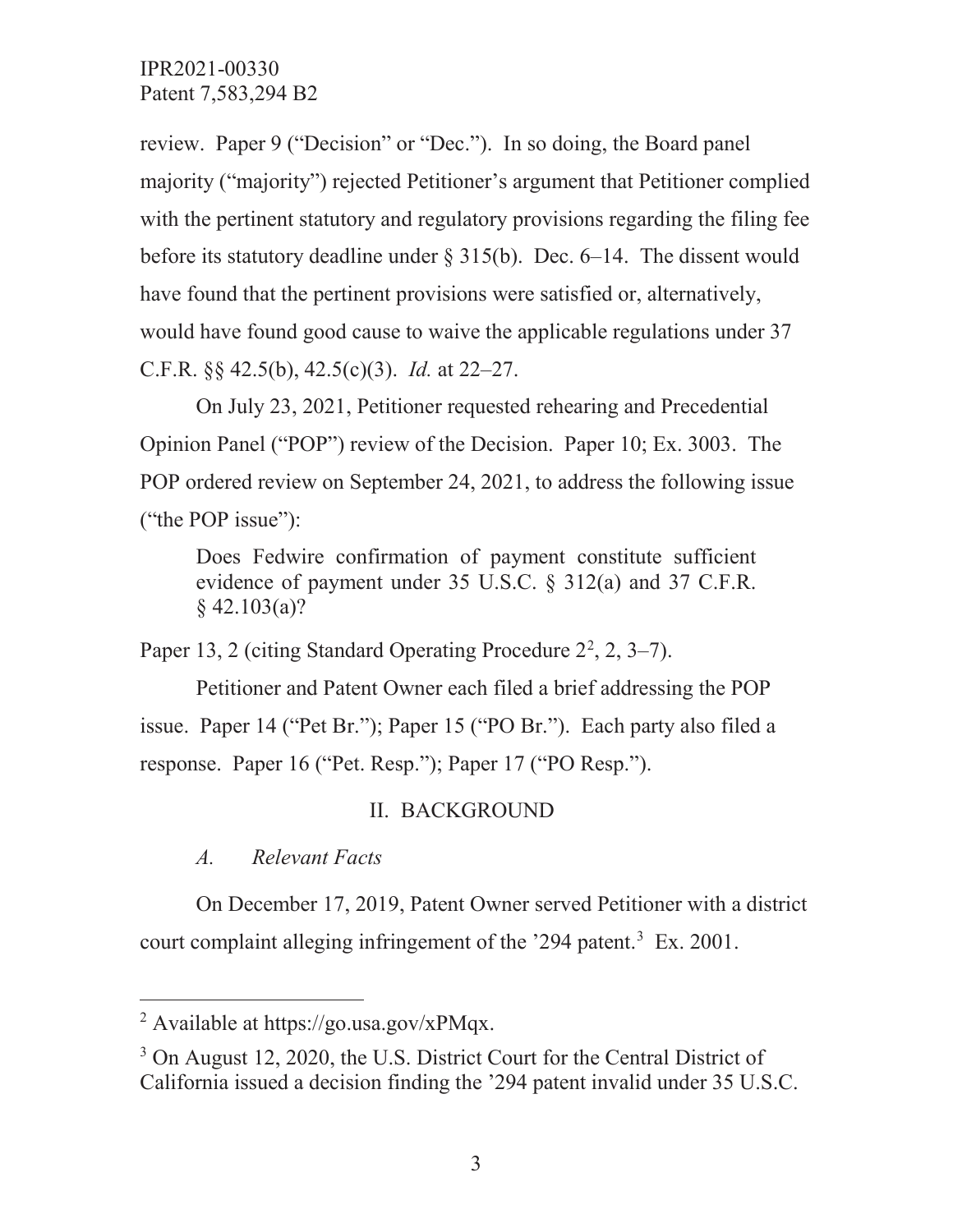$\overline{a}$ 

 Petition for *inter partes* review of the '294 patent, and all associated Nearly one year later, on December 16, 2020, Petitioner filed its documents, via the Board's End to End ("PTAB E2E") filing system, and served Patent Owner with a copy of the Petition via email and Federal Express. Pet., Certificate of Service; Ex. 1019 ¶ 5; Ex. 1020.

\$41,500 to "Treas[ury] NYC," the USPTO's designated bank, using the Treasury NYC was "Successful" as of 2:46 pm ET on December 16, 2020. Petitioner's wire transfer shows that Treasury NYC accepted Petitioner's wire transfer at 2:56 pm ET on December 16, 2020. Ex. 3002<sup>4</sup> (identifying Also on December 16, 2020, Petitioner initiated a wire payment of Federal Reserve Fedwire System ("Fedwire"). Ex. 1023. Upon doing so, Petitioner obtained a receipt from Wells Fargo, its bank, identifying the payment as "Completed" and indicating that Petitioner's wire transfer to *Id.* (hereinafter, "Fedwire confirmation," *see* Mot. 6; Dec. 5, 8 (referring to Ex. 1023 as the "Fedwire confirmation")). A "Fedwire Detail Report" for "RECEIVER" as "TREAS NYC" and stating "ACCEPTANCE-DATE 1216" and "ACCEPTANCE-TIME 1456").

 Petitioner, sent an email to the USPTO Receipts Accounting Division ("RAD") Helpdesk, indicating that his firm "wired \$41,500 to the USPTO's Later on December 16, 2020, Mr. Douglas F. Stewart, counsel for

 Circuit entered a Rule 36 judgment affirming the district court decision. § 101, and granting a motion to dismiss. Ex. 1012, 6–7, 10. The district court issued a final judgment on September 11, 2020, which Patent Owner appealed. Ex. 1013, 1–2; Ex. 1014. On December 13, 2021, the Federal *Monument Peak Ventures, LLC v. Toshiba America Business Solutions*, No. 21-1052 (Fed. Cir. Dec. 13, 2021).

<sup>&</sup>lt;sup>4</sup> Ex. 3002 is an internal USPTO document the Board entered as an exhibit.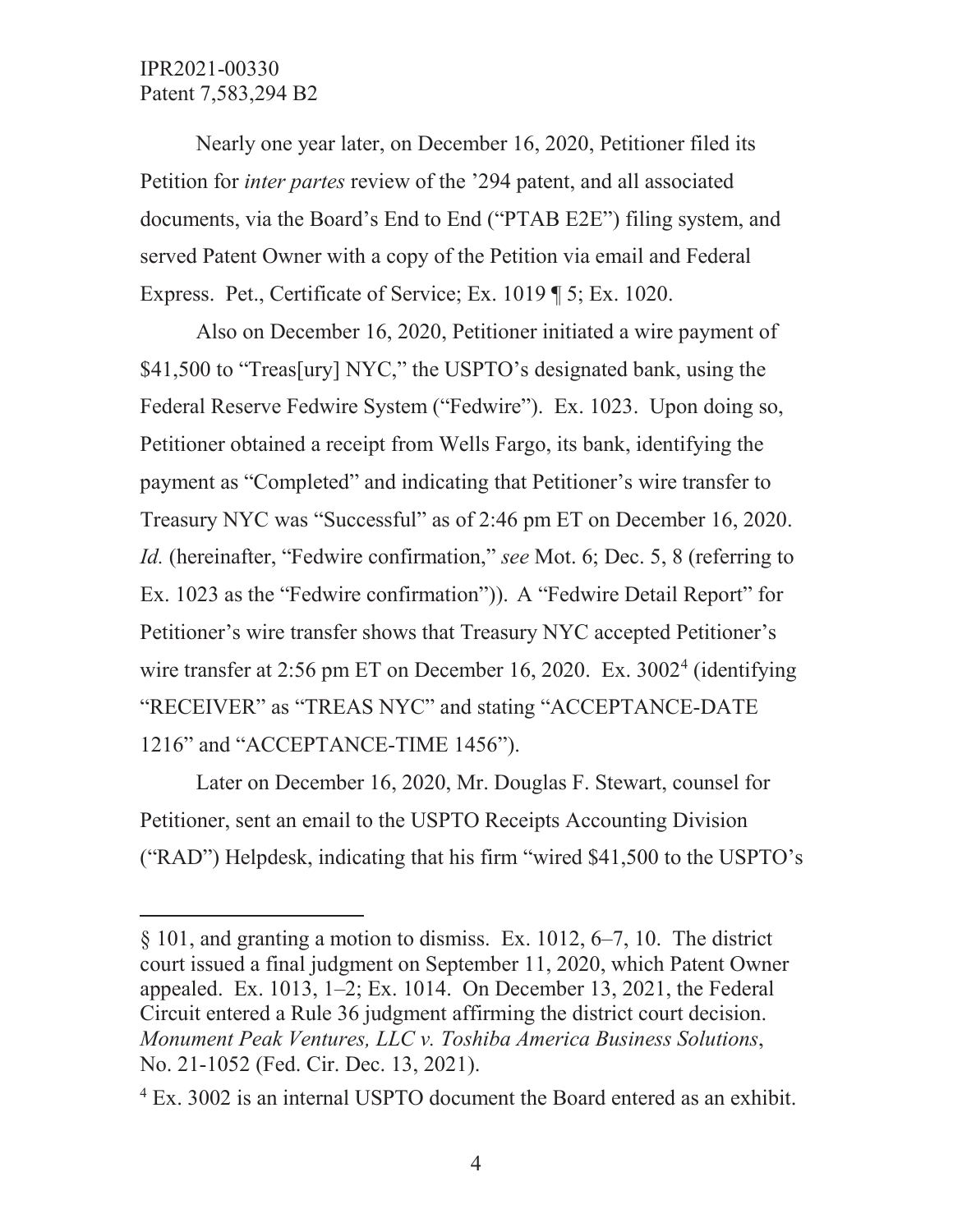email. *Id*. The USPTO RAD Helpdesk responded on the same day, \$41,500.00," and that "[t] he wire will be processed when it's received." account at Treasury NYC as payment for the inter partes review request and post-institution fees for case IPR2021-00330." Ex. 1024 (emphasis omitted). Mr. Stewart attached Petitioner's Fedwire confirmation to the indicating that it "ha[d] not yet received the wire in the amount of Ex. 1025. Mr. Stewart sent another email to the USPTO RAD Helpdesk on December 17, 2020, and the USPTO RAD Helpdesk responded that it had not yet received the funds. Ex. 1028.

 Accorded to the Petition, according a filing date of December 21, 2020. first appeared in the Trial Division's internal docketing system." Ex. 1018 2020. Paper 4. On January 14, 2021, the Board issued the Notice of Filing Date Paper 4. On that date, Mr. Stewart contacted the Board Trial Division, which informed Mr. Stewart "that the PTAB's internal records indicated that the filing fee was received on December 18, 2020," and December 21, 2020, the next business day, "was the date the Petition and associated documents ¶ 13. As a result, the Petition was accorded a filing date of December 21,

## *B. The Board's Decision Denying Petitioner's Motion to Correct Filing Date and Denying Institution of an Inter Partes Review*

 and the USPTO RAD Helpdesk, the majority determined that the USPTO had not received Petitioner's filing fee as of December 16 or 17, 2020. *Id*. at In its Decision, the majority determined that the Board's trial practice rules required that USPTO receive the filing fee in order for that fee to "accompany" a petition, as required under 35 U.S.C. § 312(a) and 37 C.F.R. § 42.103. Dec. 3. Citing the email correspondence between Mr. Stewart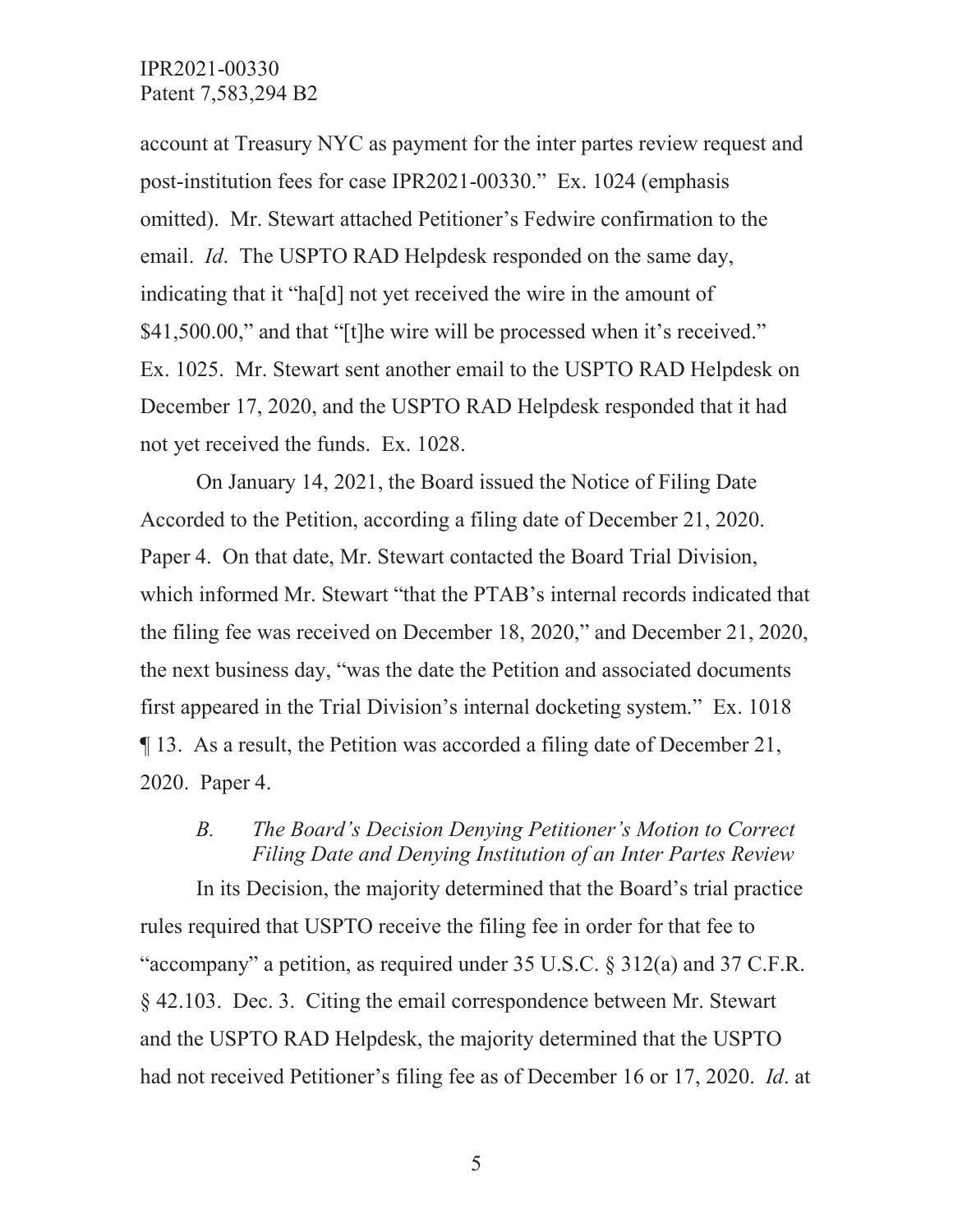"settlement date" shown on the Fedwire Detail Report. *Id*. at 7 (referring to Ex. 1018 || 7, 8, 11; Ex. 1025; Ex. 3002, 1). 7–8 (citing Ex. 1025; Ex. 1028). Instead, the majority determined that the USPTO received Petitioner's filing fee on December 18, 2020, the the settlement date as "when the USPTO received the payment") (citing

 payment of the Petition fee on December 16, 2020. *Id*. at 6–7. Petitioner In reaching its Decision, the majority was not persuaded that Petitioner's Fedwire confirmation established that the USPTO received had argued that its Fedwire confirmation establishes that the filing fee was withdrawn from its bank account and accepted by Treasury NYC on the USPTO's behalf on December 16, 2020, and that the "Fedwire system is a 'real-time' system in which payments are 'individually processed and settled in central bank money *in real time*.'" Mot. 6 (quoting Ex. 1030). The majority, however, determined that Petitioner's argument improperly treated Treasury NYC and the USPTO as the same entity, and failed to account for the time that it takes Treasury NYC to transfer the payment and make the funds available to the USPTO. Dec. 8. As a result, the majority held "the Fedwire confirmation (Ex. 1023) does not constitute sufficient evidence to support Petitioner's position that the USPTO received full payment for the Petition on December 16, 2020." *Id*.

 the beneficiary's designated bank receives the full payment." Mot. 7–9. In its Motion to Correct Filing Date, Petitioner also argued that Fedwire transfers are governed by 12 C.F.R. Subpart B of Part 210, which incorporates Article 4A of the Uniform Commercial Code ("UCC") in Appendix B (Ex. 3004, hereinafter "Appendix B"), and that "[u]nder Article 4A of the UCC, a wire transfer is deemed both *complete and accepted* when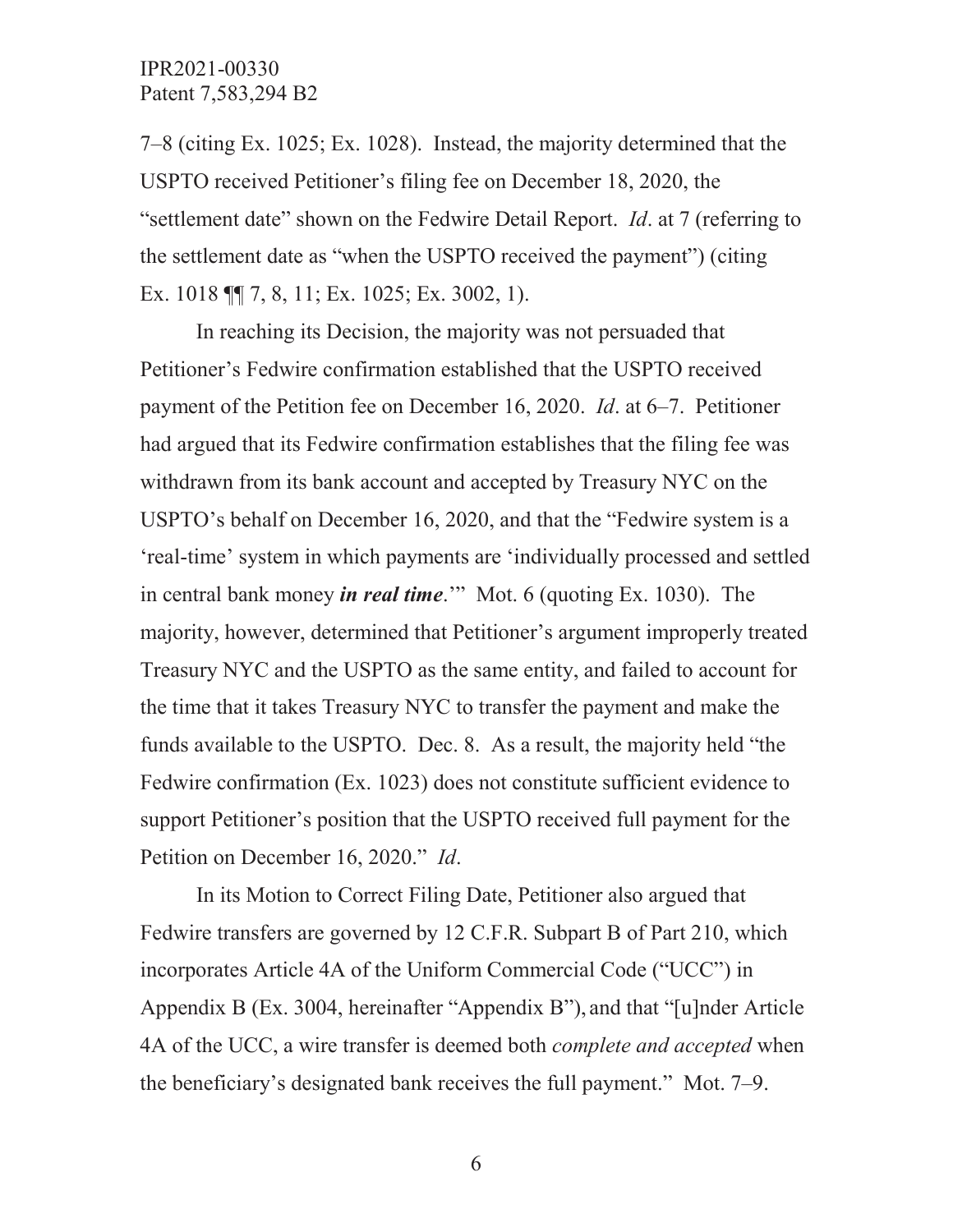with Petitioner's conclusion. Dec.  $11-12$ . In particular, the majority accepts the wire transfer from the sender's bank as alleged by Petitioner." Although the majority agreed that Appendix B applies, the Board disagreed determined that, under these regulations, a "beneficiary" (here the USPTO) and a "beneficiary's bank" (here Treasury NYC) are two separate entities, and "the beneficiary receives the payment when the beneficiary's bank actually pays the beneficiary or credits the beneficiary's account and makes the funds available to the beneficiary, not when the beneficiary's bank *Id*. at 12 (citing Appendix B §§ 4A-103(a)(2), 4A-103(a)(3), 4A-405(a)). Accordingly, Petitioner's arguments did not persuade the majority that the USPTO received the Fedwire payment when Treasury NYC—the USPTO's bank—accepted the payment on its behalf.

 service of a complaint alleging infringement of the '294 patent, the majority determined that the Petition was time-barred under 35 U.S.C. § 315(b). As a result, the Decision denied Petitioner's Motion to Correct Filing Date, and determined that the filing date of the Petition was December 21, 2020. Dec. 20. Because the Petition was filed more than one year after *Id*. at 20–21.

 The dissent observed that the Decision "penalizes Petitioner for the requisite fee on December 16, 2020, thereby satisfying the requirements of *government's* delay" in transferring the fee from Treasury NYC to the USPTO, and that the record revealed no errors or deficiencies in Petitioner's actions to pay the filing fee on December 16, 2020. Dec. 22–23. The dissent would have determined that the Petition was accompanied by the 35 U.S.C. § 312(a) and 37 C.F.R. § 42.103, because "both the Petition and the payment were sent (and received) pursuant [to] the USPTO's explicit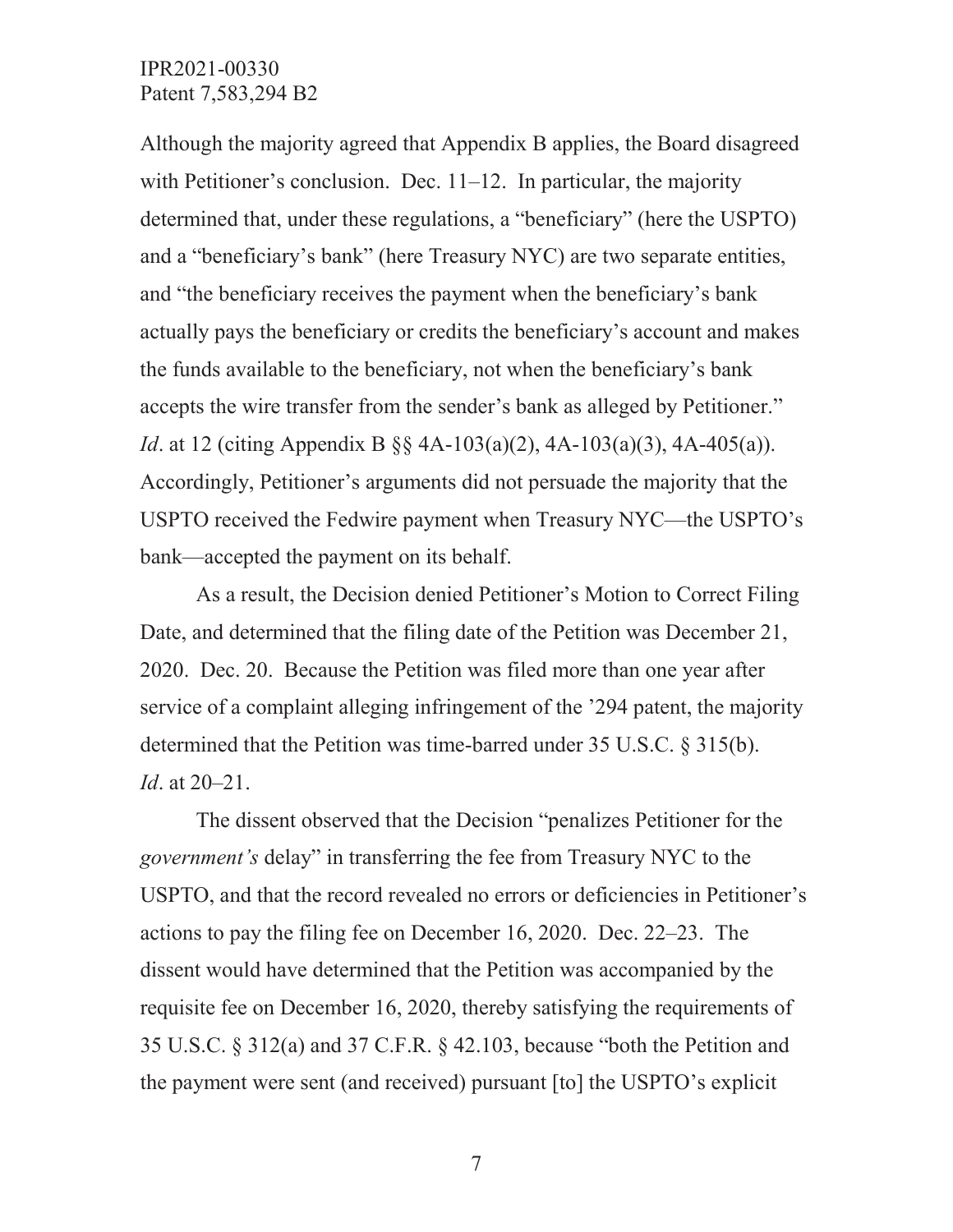$\overline{a}$ 

 instructions." *Id.* at 24. In the alternative, the dissent would have found good cause to waive the applicable regulations. *Id.* at 26. Accordingly, the dissent would not have found the Petition to be barred under 35 U.S.C.  $§$  315(b).

#### III. ANALYSIS

 For the reasons discussed below, we conclude that Fedwire proceeding invalid under 35 U.S.C. § 101. *Monument Peak Ventures, LLC v. Toshiba America Business Solutions*, No. 21-1052 (Fed. Cir. Dec. 13, confirmation of payment constitutes sufficient evidence to demonstrate that the required fee accompanies a petition under 35 U.S.C. § 312(a) and 37 C.F.R. § 42.103(a), and constitutes sufficient evidence to demonstrate that "payment is received" under 37 C.F.R.  $\S$  42.103(b).<sup>5</sup> Accordingly, we *grant* Petitioner's Request for Rehearing and accord the Petition a filing date of December 16, 2020. Additionally, we vacate the Board's decision denying institution of an *inter partes* review based on the originallyaccorded December 21, 2020 filing date, and associated 35 U.S.C. § 315(b) time bar. Nevertheless, we deny institution of an *inter partes* review because the U.S. Court of Appeals for the Federal Circuit recently affirmed a district court's decision finding all challenged claims at issue in this 2021).

 5 Patent Owner argues that in referring only to 37 C.F.R. § 42.103(a), the section 42.103 in our analysis. POP "is reviewing the wrong issue," and that the "relevant rule" here is 37 C.F.R. § 42.103(b). PO Br. 4–5 (emphasis omitted). Although we disagree with Patent Owner's characterization, we address both subparts of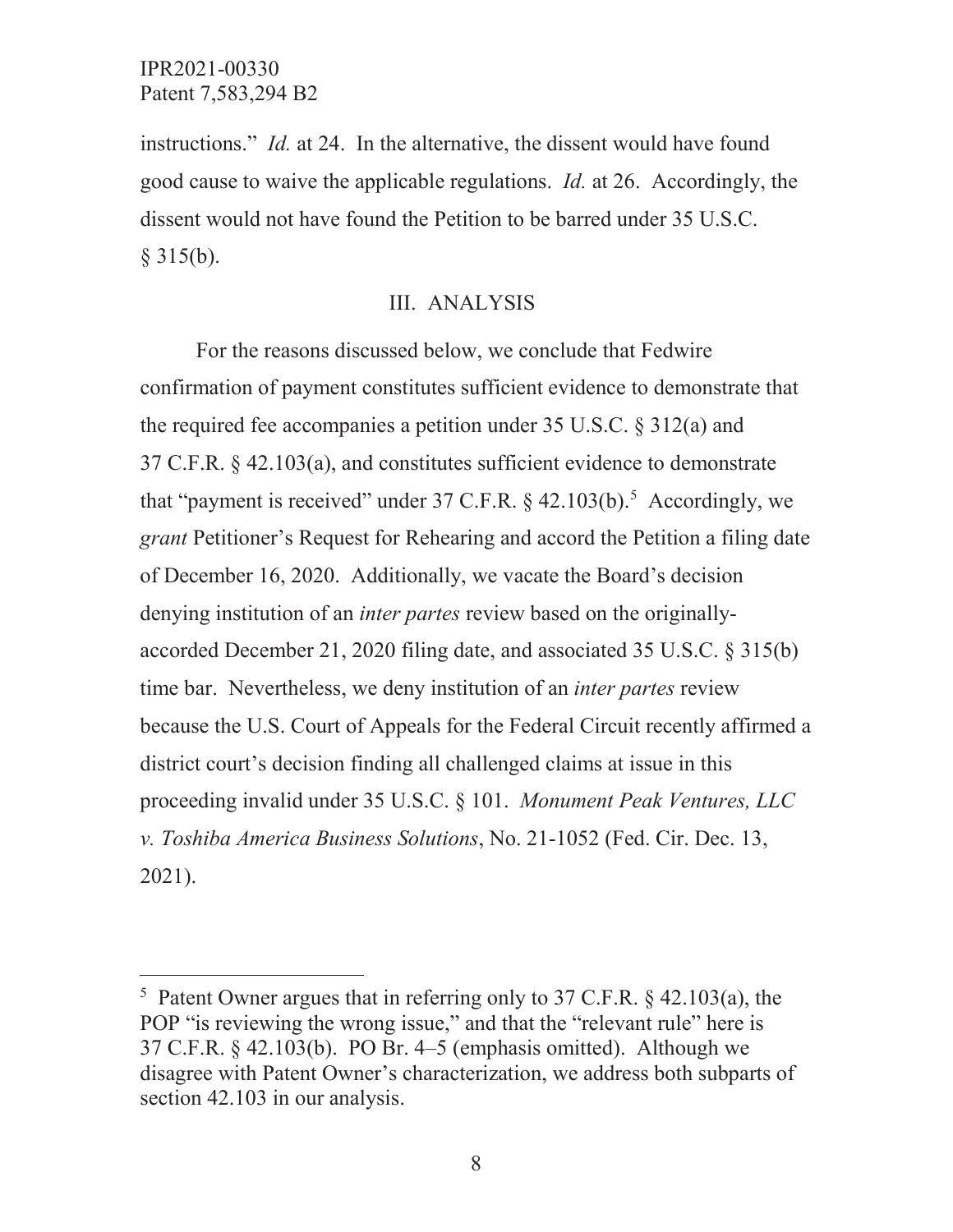*A. Because the USPTO Permits Fee Payment by Fedwire Transfer, Fedwire Confirmation of Payment is Sufficient Evidence of Compliance with 35 U.S.C. § 312(a)(1) and 37 C.F.R. §§ 42.103(a)–(b)* 

 payment of an *inter partes* review fee. 35 U.S.C. § 312(a)(1) states that We begin with the relevant federal statute and Board rules governing "[a] petition filed under section 311 may be considered only if—[]the petition is accompanied by payment of the fee established by the Director under section 311." Moreover, 37 C.F.R. § 42.103 provides that "(a) An inter partes review fee set forth in  $\S$  42.15(a) must accompany the petition," and "(b) No filing date will be accorded to the petition until full payment is received."

 and the corresponding "Required Information." Ex. 1022, 1–2. For The USPTO permits fees to be paid by wire transfer through Fedwire, and provides instructions for sending a wire payment to the USPTO. Ex. 1022. The USPTO instructions include a list of required Fedwire fields example, the USPTO instructs that a wire payment must include "Treas NYC" as the "Receiver ABA Short Name," "021030004" as the "Receiver ABA Routing Number," "13100001" for the "Beneficiary Identifier (account number)," and "USPTO" for the "Beneficiary Name." *Id*. The USPTO instructions also require the name of the party sending the payment (the "Originator"), the payment amount, and "Originator to Beneficiary Information" that includes "the brief purpose of payment and information that helps identify the transaction (e.g., maintenance fee, patent#, application#), and a phone number." *Id*.

Petitioner's Fedwire confirmation demonstrates that, on December 16, 2020, Petitioner complied with the USPTO's published instructions.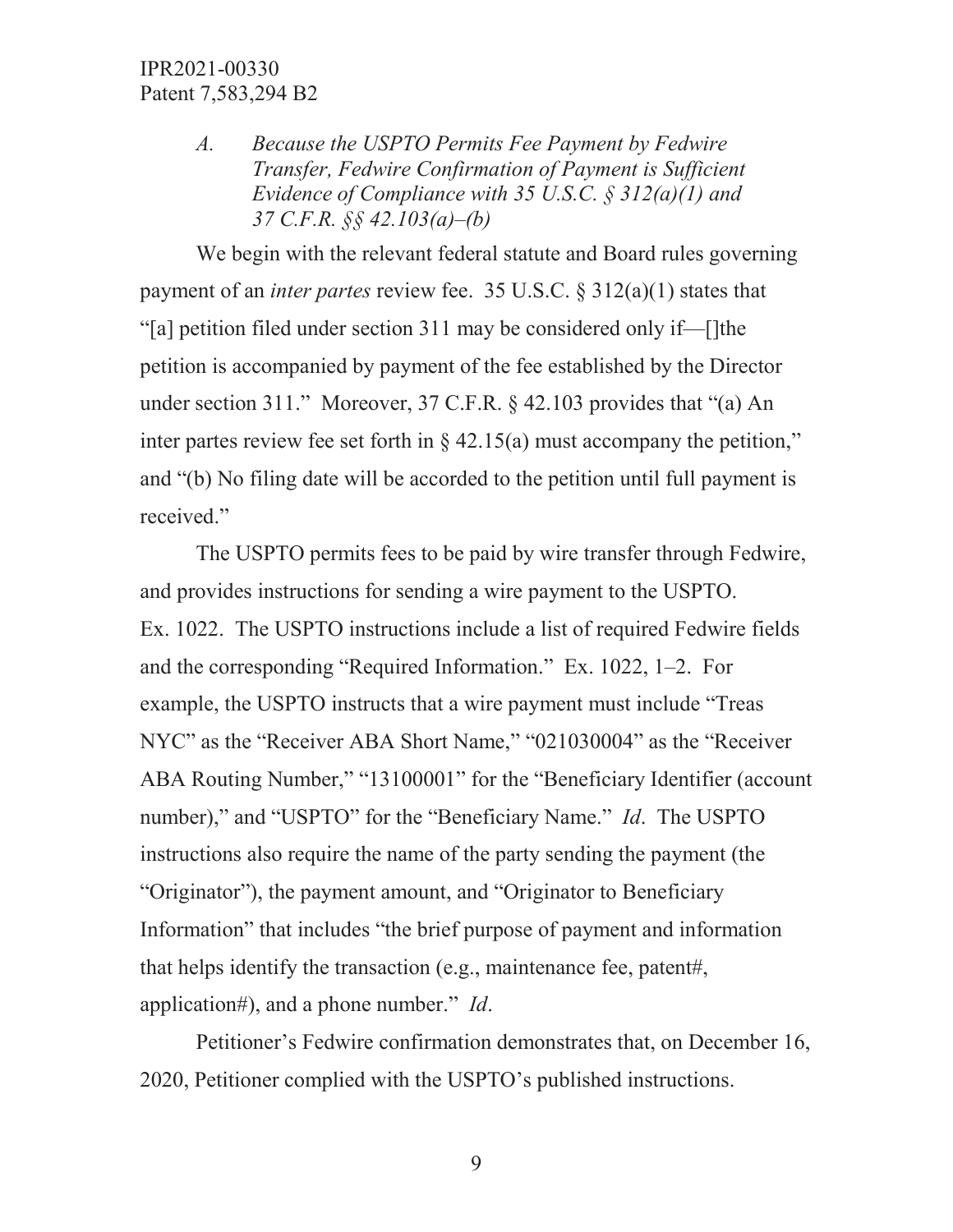2020, Petitioner initiated a wire transfer to the USPTO for the full amount of Specifically, Petitioner's Fedwire confirmation shows that on December 16, the *inter partes* review Petition filing fee, and that wire transfer included all required information identified in the USPTO's instructions for wire payments. Ex. 1023. For example, as shown in Exhibit 1023, Petitioner listed the "USPTO" as Beneficiary, "Treas NYC" as Beneficiary's Bank, "13100001" as the account number, "021030004" as ABA routing number, "BRACEWELL LLP" as originator name, and "[\$[\]41,500.00](https://41,500.00) USD" as the payment amount, and included other "originator to beneficiary information." *Id*.

 confirmation is consistent with the Fedwire Detail Report that the Board Petitioner's Fedwire confirmation also identifies the transfer as a "Completed Payment[]" and indicates the wire transfer was "Successful" as of 2:46 pm ET on December 16, 2020. Ex. 1023. Thus, the Fedwire entered, which indicates a Fedwire acceptance date and time of December 16, 2020, at 2:56 pm ET. Ex. 3002 ("ACCEPTANCE-TIMESTAMP").

 amount of the fee to Treasury NYC, the USPTO's designated bank, on the wire transfer on December 16, 2020); Ex. 1018 ¶ 6 (stating that from Bracewell's bank account at Wells Fargo" on December 16, 2020). Although Patent Owner asserts that there is "nothing from Treasury By virtue of its status as a "Successful" and "Completed" payment, Petitioner's Fedwire confirmation demonstrates that Petitioner had adequate funds in its account at Wells Fargo, and successfully transferred the full December 16, 2020. Ex. 1023; *see also* Ex. 3002 (indicating acceptance of Mr. Stewart "independently verified that the \$41,500 payment was debited

NYC in the wire confirmation attesting to 'acceptance' of these funds,"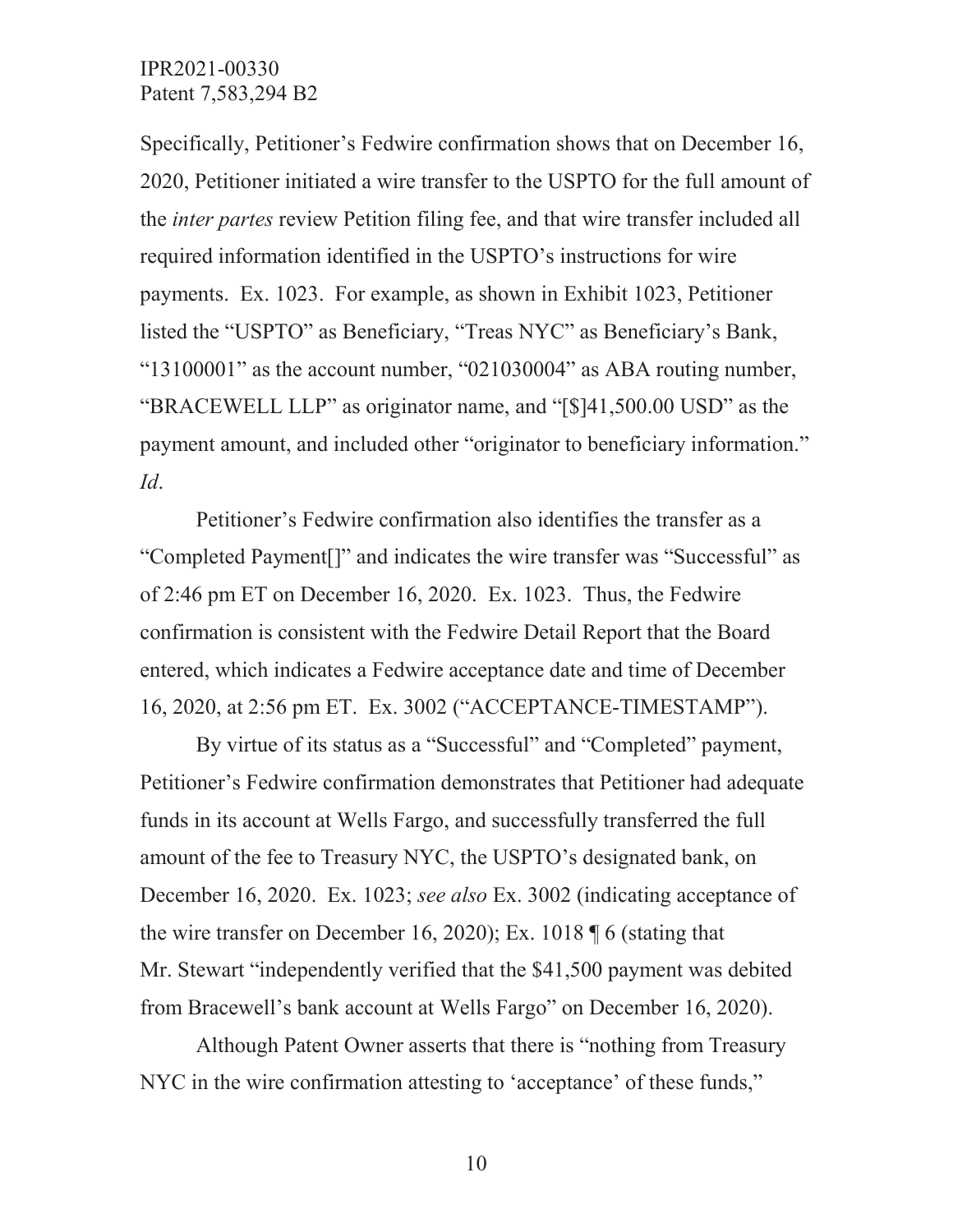receipt of funds by Treasury NYC (the USPTO's bank), . . . it does not Owner does not direct us to, nor do we discern, any evidence in the record at 2:56 pm ET. Ex. 3002 ("ACCEPTANCE-TIMESTAMP"). Patent Owner does not specifically dispute that Treasury NYC *received* the funds via a successful wire transfer on December 16, 2020. PO Br. 12 ("At best, Petitioner's wire confirmation, Ex. 1023, shows that the sending bank . . . successfully transferred funds to 'Treasury NYC'."); *see also id*. at 13 ("[E]ven if the 'wire confirmation' (Ex. 1023) showed successful equate to payment by Treasury NYC to the USPTO"). Furthermore, Patent that Treasury NYC did not receive the full amount of the fee from Petitioner on December 16, 2020. Nor does Patent Owner dispute the Fedwire Detail Report, which indicates an acceptance date and time of December 16, 2020,

The evidence of record thus establishes that, on December 16, 2020, Petitioner complied with the published USPTO instructions for sending a payment through Fedwire, and successfully transferred the full amount of the fee to Treasury NYC, the bank the USPTO specifically instructs to designate as its "Receiver" for such payments. Ex. 1022, 1. Based on the Fedwire confirmation, we understand that Petitioner did everything in its power to pay the fee as instructed, and that the fee transfer was successful (i.e., payment was received through Fedwire) on December 16, 2020. Accordingly, we accept Petitioner's Fedwire confirmation as evidence that the wire transferred fee "accompanied" the Petition filed on December 16, 2020, as required by 35 U.S.C. § 312(a) and 37 C.F.R § 42.103(a). Further, because the evidence shows that the bank designated by USPTO as its "Receiver" for Fedwire payments timely received the payment, we accept Petitioner's Fedwire confirmation as evidence that the wire transferred fee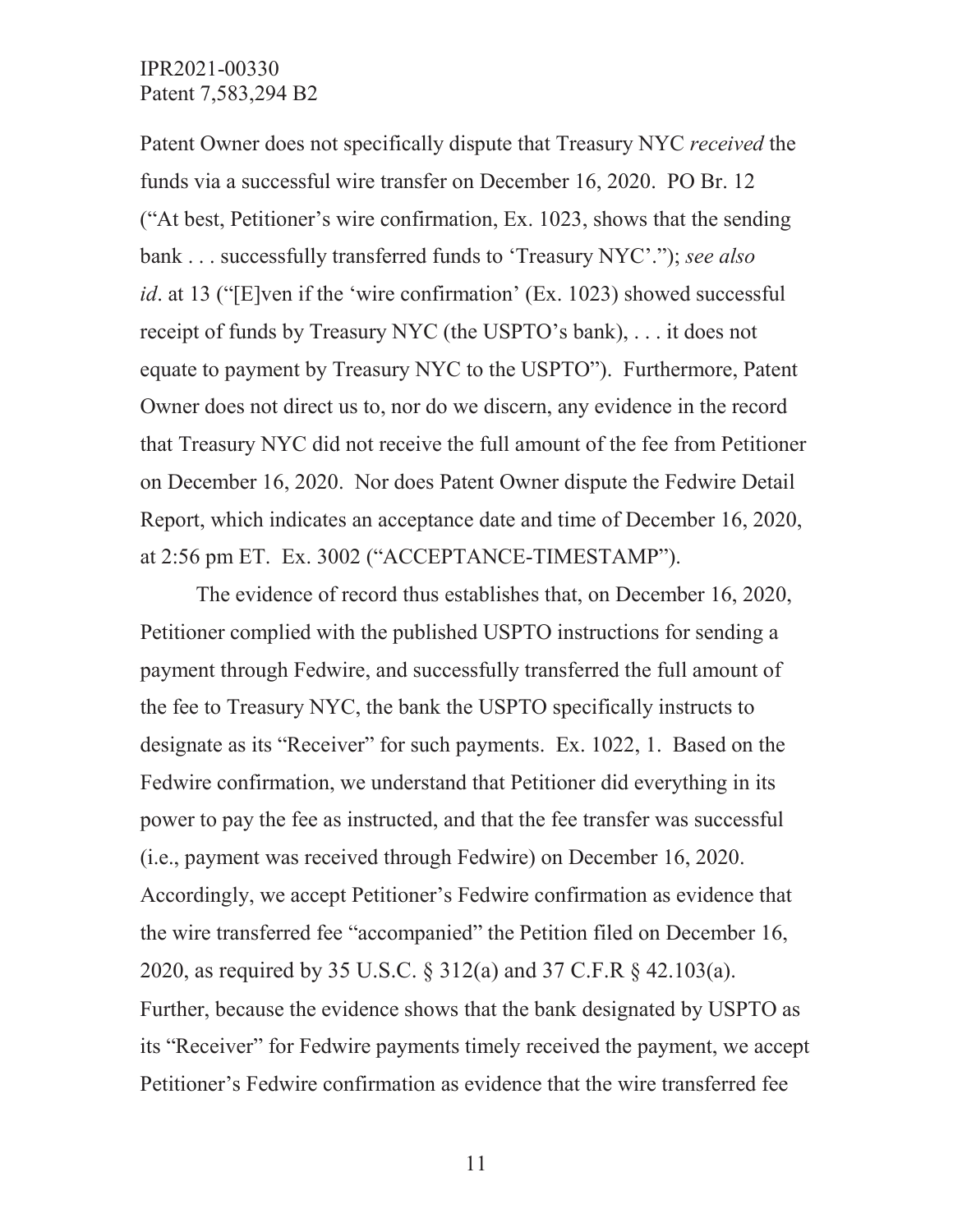was "received" on December 16, 2020, as required by 37 C.F.R.  $§$  42.103(b).

## *with 35 U.S.C. § 312(a)(1) and 37 C.F.R. §§ 42.103(a)–(b) B. Reliance on Fedwire Confirmation is Consistent with UCC Article 4A and Constitutes Sufficient Evidence of Compliance*

The federal regulations that govern fund transfers using Fedwire, codified in Appendix B, also mandate the same result. *See* 12 C.F.R. Subpart B of Part 210, Appendix B (incorporating Article 4A of the Uniform Commercial Code) (Ex. 3004); 12 C.F.R. § 210.25.

 address when the originator of a wire transfer (Petitioner) is considered to have paid the beneficiary (USPTO). PO Br. 14; Pet. Reply 3, 4, 11. It is undisputed that the federal regulations incorporating Article 4A of the Uniform Commercial Code are applicable here. *See, e.g.*, 12 C.F.R. § 210.25(a) ("This subpart provides rules to govern funds transfers through the Fedwire Funds Service."); *id*. § 210.25(b)(1) ("This subpart incorporates the provisions of Article 4A set forth in appendix B to this subpart."); Pet. Br. 9–11; PO Br. 6–7. It is also undisputed that these regulations expressly Specifically, Section 4A-406, is titled "Payment by Originator to Beneficiary; Discharge of Underlying Obligation," and states, in relevant part, that the "originator of a funds transfer [Petitioner] pays the beneficiary [USPTO] . . . (i) at the time a payment order for the benefit of the beneficiary [USPTO] *is accepted* by the beneficiary's bank [Treasury NYC] in the funds transfer and (ii) in an amount equal to the amount of the order accepted by the beneficiary's bank." Ex. 3004, 421 (emphasis added). Thus, even though the regulations governing Fedwire transactions consider the USPTO (the beneficiary) and Treasury NYC (the beneficiary's bank) to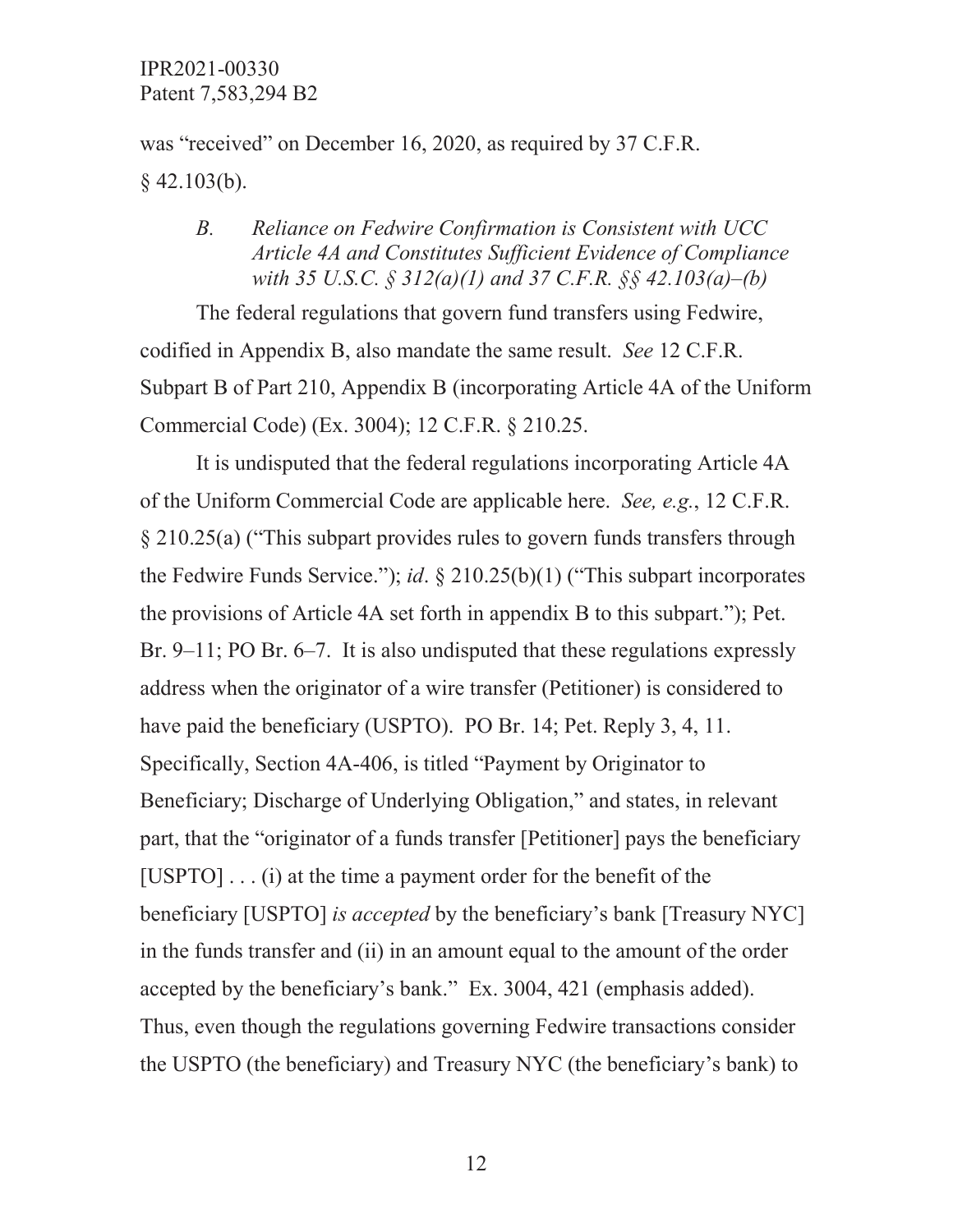$\overline{a}$ 

 be separate entities, section 4A-406 dictates that a petitioner *pays the USPTO* when Treasury NYC *accepts* the petitioner's funds transfer.

 $403(a)(1)$  or  $4A-403(a)(2)$ ." Ex. 3004, 415 (emphasis added).<sup>6</sup> Thus, under The regulations governing Fedwire transfers also dictate when Treasury NYC *accepts* a petitioner's fund transfer. Section 4A-209(b)(2) provides that "a beneficiary's bank [Treasury NYC] accepts a payment order at the earliest of" several times, including, "[w]hen the bank *receives payment of the entire amount* of the sender's order pursuant to section 4A– section 4A-209(b)(2), Treasury NYC accepts a payment order when it receives payment in the entire amount of the order. Considered together, sections 4A-406 and 4A-209 dictate that, by operation of law, Petitioner paid the USPTO when Treasury NYC *received the full amount* of the payment order.

 Other sections of UCC Article 4A confirm the interconnectivity between when Treasury NYC receives the full amount of a payment order, when Treasury NYC accepts a payment order, and the timing of Petitioner's payment to the USPTO. For example, section 4A-104(a) provides that "[a] funds transfer is completed by acceptance by the beneficiary's bank of a payment order for the benefit of the beneficiary of the originator's payment order." Ex. 3004, 411. Additionally, section 4A-401 provides that the

 times when a beneficiary's bank "accepts" a payment order. *See, e.g.*, here because section 4A-209 states that acceptance occurs "at the earliest of" the times set forth in section 4A-209(b).<br>13 6 Patent Owner focuses on other sub-sections of 4A-209 that identify other PO Br. 14 (addressing section  $4A-209(b)(1)(i)$  and (ii), which refer to when the beneficiary's bank pays the beneficiary); PO Reply 2 (same). Patent Owner, however, does not address section 4A-209(b)(2), which is applicable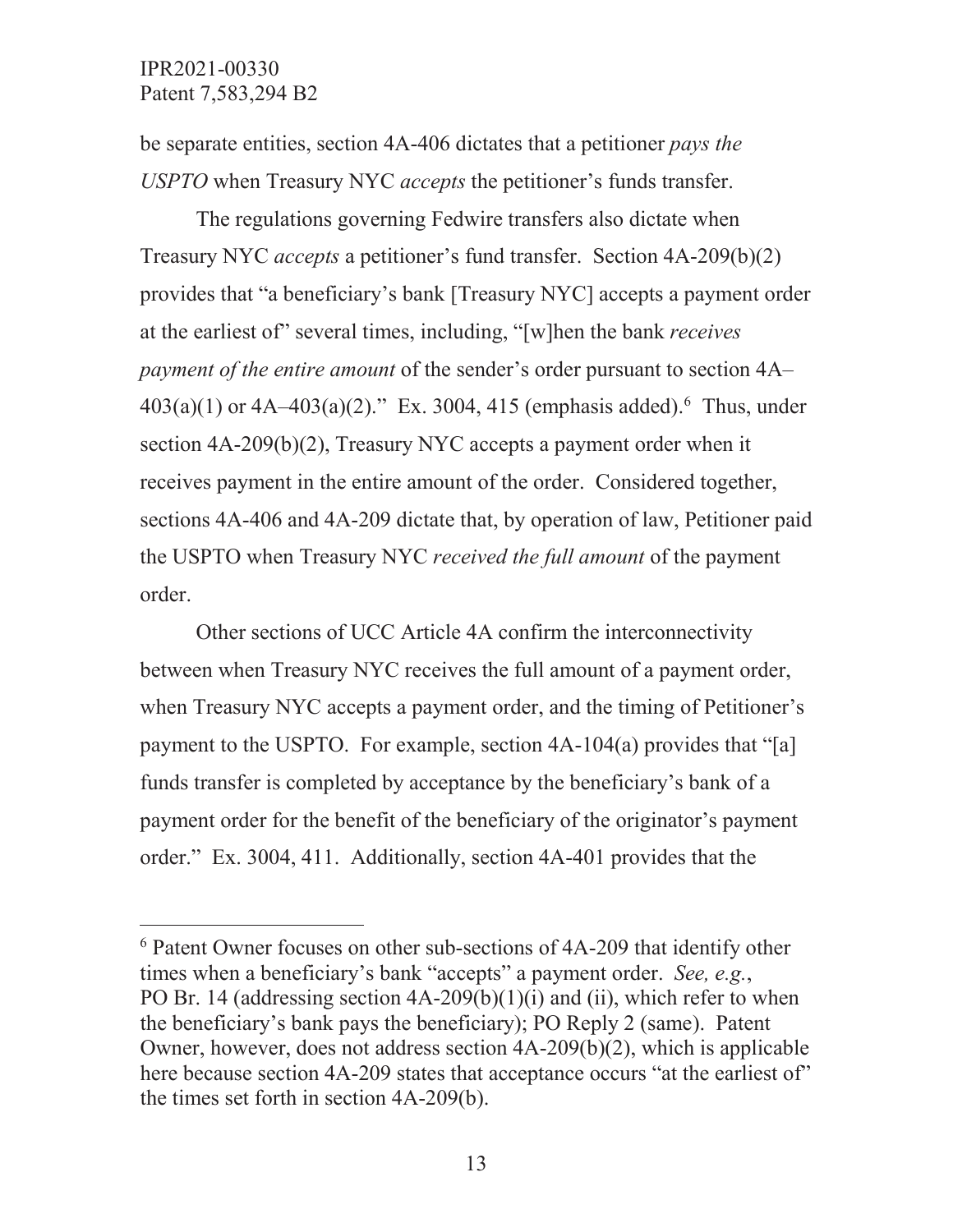$\overline{a}$ 

day the order is received by the beneficiary's bank." *Id.* at 419. beneficiary all occur simultaneously by operation of law." Ex. 3005, 1. "*Payment date* of a payment order . . ., unless otherwise determined, is the Furthermore, although not codified, Official Comment 1 to section 4A-107 states that "in a Fedwire transfer, payment to the beneficiary's bank, acceptance by the beneficiary's bank and payment by the originator to the

As discussed above, Petitioner's Fedwire confirmation indicates that the wire transfer of the full filing fee ([\\$41,500.00](https://41,500.00) USD) to Treasury NYC was "Completed" and "Successful" on December 16, 2020. Ex. 1023. We consider this evidence sufficient to establish that Treasury NYC *received the full payment* amount on December 16, 2020. Therefore, according to section 4A-209(b)(2) of the UCC, Treasury NYC *accepted* Petitioner's payment on December 16, 2020,<sup>7</sup> meaning that pursuant to section  $4A-406$ , Petitioner *paid the USPTO* on December 16, 2020, which is the date Petitioner filed its Petition.

 transferred funds by Treasury NYC—the bank that USPTO identified for Additionally, we consider Petitioner's Fedwire confirmation to constitute sufficient evidence of compliance with 37 C.F.R. § 42.103(b). As discussed above, by operation of law pursuant to the federal regulations governing Fedwire transfers, Petitioner satisfied its obligation to pay the USPTO on the date Treasury NYC received the payment. Ex. 1023; Appendix B §§ 4A-209(b)(2), 4A-406. Therefore, receipt of Fedwire-

 "1216" and "ACCEPTANCE-TIME" of "1456" (2:56 pm). Ex. 3002. <sup>7</sup> This is consistent with the Fedwire Detail Report, which indicates that Treasury NYC accepted payment of the full amount of Petitioner's order on December 16, 2020, as it shows an "ACCEPTANCE-DATE" of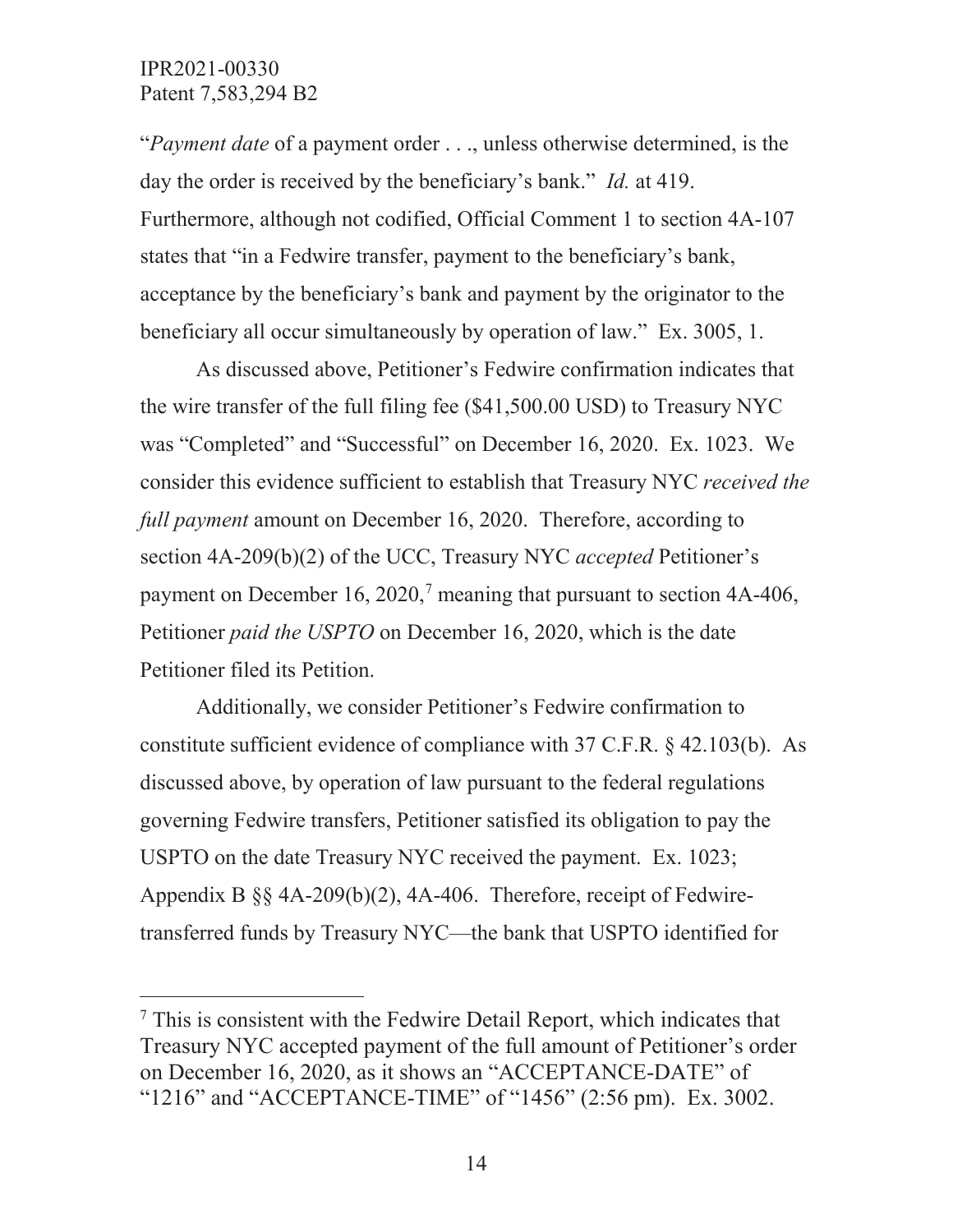this express purpose—constitutes receipt as required by 37 C.F.R.  $§$  42.103(b).

 Helpdesk indicates that it "ha[d] not yet received the wire[d]" funds, as of was "Settled" the very next day without further action from Petitioner. was "Settled" the very next day without further action from Petitioner.<br>Ex. 3002; PO Br. 3–4 (stating that Petitioner "elected to take no further messages). We recognize that the email correspondence from the USPTO RAD December 17, 2020. Ex. 1028. We do not consider this email correspondence to reflect a legal determination of compliance with 37 C.F.R. § 42.103(b). Nor does this email somehow override federal regulations governing transfers using the Fedwire system. Rather, the information in the RAD Helpdesk correspondence simply reflects the processing status of the funds, as confirmed by the fact that the wire transfer action to pay the filing fee" after receiving the RAD Helpdesk email

#### *C. Summary*

We conclude that Petitioner's Fedwire confirmation constitutes sufficient evidence that Petitioner's *inter partes* review fee accompanied the Petition under 35 U.S.C. § 312(a) and 37 C.F.R. § 42.103(a), and that payment was "received" under 37 C.F.R. § 42.103(b), on December 16, 2020.

 the Petition a filing date of December 16, 2020. We also vacate the Board's Accordingly, we *grant* Petitioner's Request for Rehearing and accord decision denying institution of an *inter partes* review based on the originally-accorded December 21, 2020, filing date, and associated 35 U.S.C. § 315(b) time bar.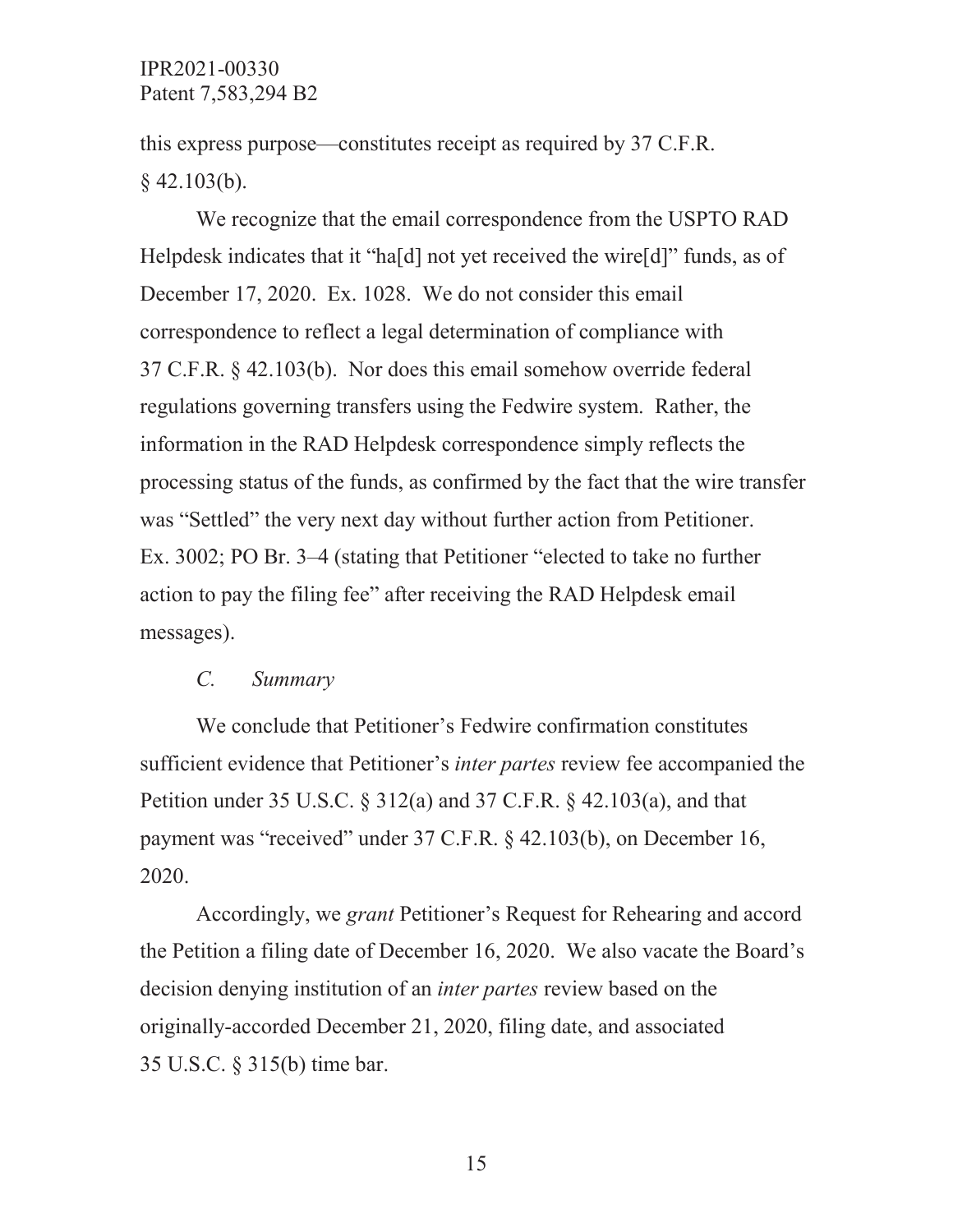#### IV. CONCLUSION

 payment accompanied its Petition filed on December 16, 2020, and a § 315(b) time bar does not apply here. § 315(b) time bar does not apply here. However, intervening events lead us to deny this timely-filed petition. As previously stated regarding the POP issue before us, we conclude that a Fedwire confirmation of payment constitutes sufficient evidence of payment under 35 U.S.C. § 312(a) and 37 C.F.R. § 42.103(a). Thus, Petitioner's Fedwire confirmation constitutes sufficient evidence that its fee

 challenged claims at issue in this proceeding invalid under 35 U.S.C. § 101. additional potential grounds of unpatentability. *Cf. Asghari-Kamrani v.*  decision has the effect of invalidating all claims" of the patent at issue). As noted above, the U.S. Court of Appeals for the Federal Circuit recently issued a Rule 36 judgment affirming a district court decision finding all *See supra* n.3; *Monument Peak Ventures, LLC v. Toshiba America Business Solutions*, No. 21-1052 (Fed. Cir. Dec. 13, 2021). Given the low probability that the Federal Circuit's judgment of unpatentability will be overturned, we do not believe that PTAB resources should be devoted to addressing *United Servs. Auto. Ass'n*, 737 F. App'x 539 (Fed. Cir. 2018) (nonprecedential) (dismissing the appeal of a final written decision as moot because the parties agreed "affirmance of the district court's in-eligibility Accordingly, based on the unique circumstances of this proceeding, we deny institution of an *inter partes* review.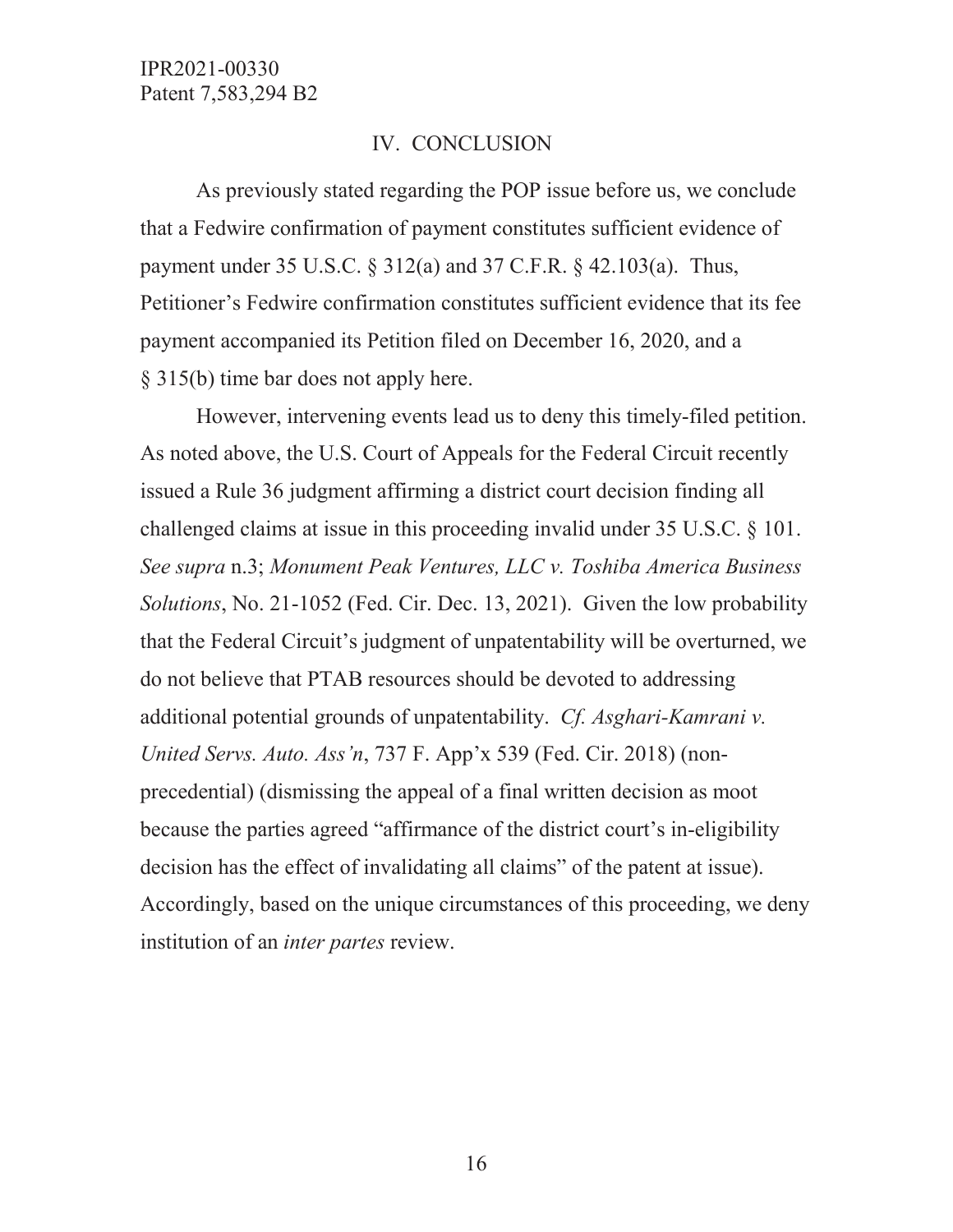# V. ORDER

In consideration of the foregoing, it is hereby:

 ORDERED that Petitioner's Request for Rehearing is *granted* to address the POP issue;

FURTHER ORDERED that the Decision Denying Petitioner's Motion to Correct Filing Date and Denying Institution of *Inter Partes*  Review (Paper 9) is *vacated*;

 December 16, 2020; and FURTHER ORDERD that Petitioner's Motion to Correct Filing Date is *granted* and the filing date accorded to the Petition in this proceeding is

 FURTHER ORDERED that the Petition is *denied* and no trial is instituted.